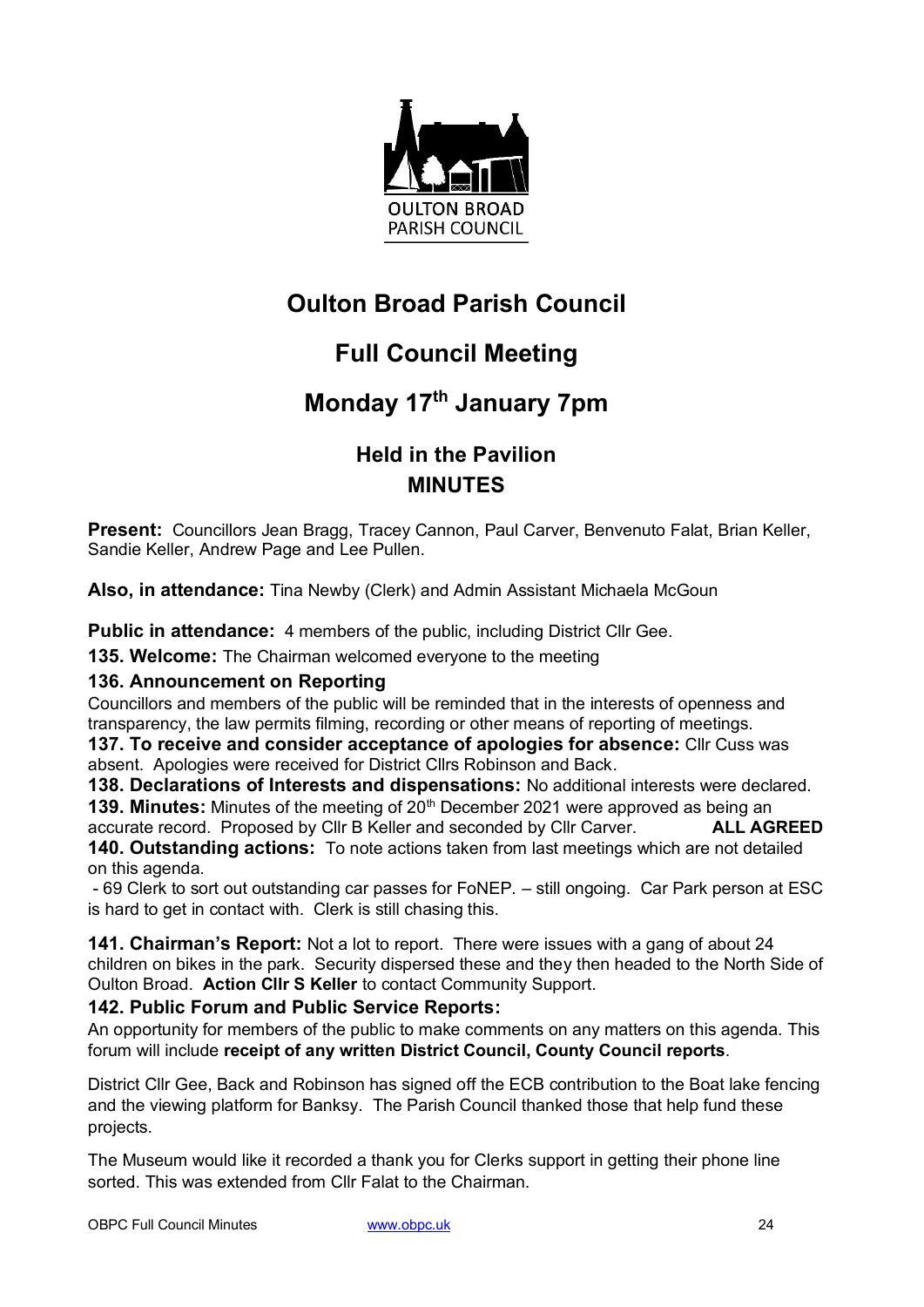**143. To receive an update from FoNEP:** FONEP reported that the hours worked in December was 207, equating to £1840. The year end total up to December 2021 was 1435 hours equating to £12,788. They are keen to work with the new gardener and his new ideas. Agreement was met to erect the new boat planter. This was suggested to go by the corner of the Quays Café where the tree was. The greenhouse will be erected once the tree stumps have been taken out.

**144. To receive an update on the works being undertaken for FoNEP workshop and agree additional quotes:** No additional quotes as yet.

**145. To receive an update on the Gateway to the Broads 5 year plan:** This has been completed by the Clerk and will be published this week.

**146. To receive an update on the new office**: Still waiting for the heaters to be installed. The heating manufacturers are lacking some of the components. There was an agreement to source some hire heaters to warm the rooms up, so that the floors can be laid. **Action Clerk** to source heaters, try HSS.

**147. To note the resignation of the Clerk/RFO and receive an update on advertising the vacancy:** The Parish Council is sorry that the Clerk is going, she has been an absolute rock. She coped with everything that the council gave her. Big shoes to fill. Thank you for all your help. The vacancy has been advertised on Facebook, OBPC website and Norfolk PTS. Clerk tried SALC but they did not get back to her, suspect it is the fact that OBPC are not members.

**148. To note the Internal Control Statement findings for year ending 31/3/22**: The Clerk apologised for referencing Geldeston Parish Council, this will be changed. But pointed out that this document had been reviewed and approved in September 2021. The findings were discussed. OBPC have a lack of VAT knowledge for a Parish Council this big. VAT training will need to be implemented. Update and review of risk assessments and asset maintenance plan needs to be set up. **Action Clerk** to set up from VAT training.

**149. To receive an update on the migration of the OBPC emails and agree a way forward:** Cllrs Cannon, B Keller, S Keller, Falat and Bragg have yet to be migrated over. This will need to be done as soon as possible.

#### **150. To approve the payments for this month and in between meetings: Direct Debit**

| 02/02/2022  | <b>PWLB</b> | £5,367.79 |
|-------------|-------------|-----------|
|             |             | £5,367.79 |
| <b>BACS</b> |             |           |
| <b>IHT</b>  | <b>CCTV</b> | £41.76    |
|             |             | £41.76    |

Payments for IHT were approved. It was also noted and approved the first instalment of the PWLB DD which will come out 2/2/22. Proposed by Cllr B Keller and seconded by Cllr Page.

ALL AGREED

**151. To note the reconciliations of the bank statements outstanding for December: Noted** 

**152. To discuss the planning application: DC/21/56754/FUL, 122 Victoria Road, Lowestoft, NR33 9LU. Sub-division of plot and erection of 2 No 2 bedroom** 

**dwellings:** Recommend Approval. Proposed by Cllr Falat and seconded by Cllr S Keller.

**ALL AGREED**

**153. To update Councillors on any meetings relating to Parish since last meeting:** Cllr S Keller and Clerk had a meeting with KW (ESC) for updates. She will be going on holiday for a year in the middle of February 2022.

**154. To discuss any health and safety issues relating to the Parish:** There is an issue of the fan sensor in the kitchen being covered over so it will not work. There appears to be two small holes like a hammer head in the sheeting in the Females toilet. Stumps in the compound